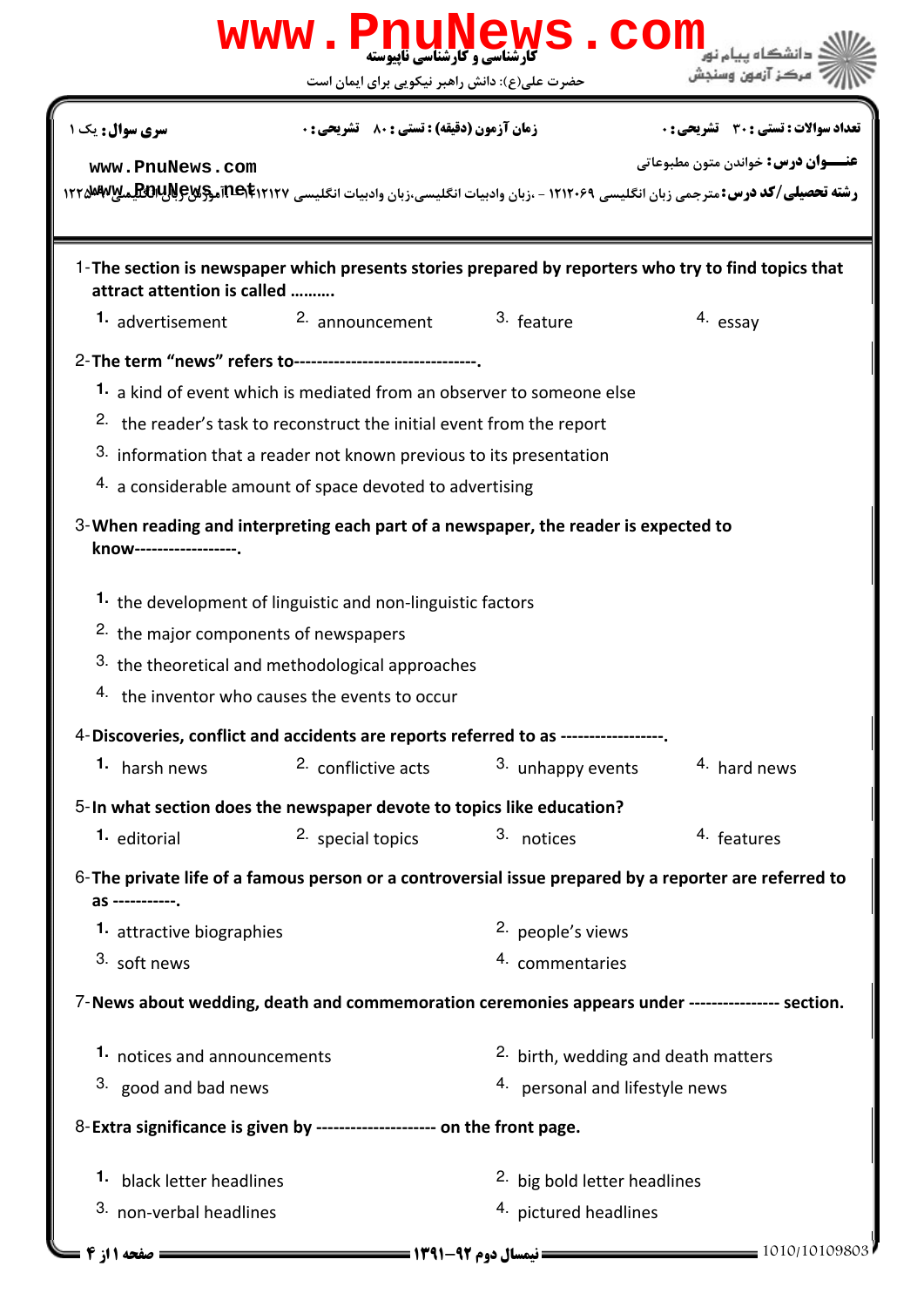|                                                                                                  | www.PnuNews.con                                                                                                                                                                                                      |                                         |                                                                                                                                                                                      |  |  |
|--------------------------------------------------------------------------------------------------|----------------------------------------------------------------------------------------------------------------------------------------------------------------------------------------------------------------------|-----------------------------------------|--------------------------------------------------------------------------------------------------------------------------------------------------------------------------------------|--|--|
|                                                                                                  | حضرت علی(ع): دانش راهبر نیکویی برای ایمان است                                                                                                                                                                        |                                         | مركز آزمون وسنجش                                                                                                                                                                     |  |  |
| <b>سری سوال :</b> یک ۱                                                                           | <b>زمان آزمون (دقیقه) : تستی : 80 ٪ تشریحی : 0</b>                                                                                                                                                                   |                                         | <b>تعداد سوالات : تستي : 30 ٪ تشريحي : 0</b>                                                                                                                                         |  |  |
| www.PnuNews.com                                                                                  |                                                                                                                                                                                                                      |                                         | <b>عنـــوان درس:</b> خواندن متون مطبوعاتي<br><b>رشته تحصیلی/کد درس:</b> مترجمی زبان انگلیسی ۱۲۱۲۰۶۹ - ،زبان وادبیات انگلیسی،زبان وادبیات انگلیسی <b>DE POR آمو£BOUN مو</b> 1۲۲ میتها |  |  |
| 9-The first sentence or paragraph of the news article is called------------------                |                                                                                                                                                                                                                      |                                         |                                                                                                                                                                                      |  |  |
| $1.$ lead                                                                                        | $2.$ front                                                                                                                                                                                                           | 3. introduction                         | 4. headline                                                                                                                                                                          |  |  |
|                                                                                                  | 10---------- signifies the place from which the journalist sent the story to the news agency.                                                                                                                        |                                         |                                                                                                                                                                                      |  |  |
| 1. action                                                                                        |                                                                                                                                                                                                                      | <sup>2.</sup> personal narrative        |                                                                                                                                                                                      |  |  |
| 3. county                                                                                        |                                                                                                                                                                                                                      | 4. dateline                             |                                                                                                                                                                                      |  |  |
| 11-"Attribution" refers to -----------------.                                                    |                                                                                                                                                                                                                      |                                         |                                                                                                                                                                                      |  |  |
| 1. newspaper readers                                                                             |                                                                                                                                                                                                                      | 2. source of information                |                                                                                                                                                                                      |  |  |
| 3. reader's frame of reference                                                                   |                                                                                                                                                                                                                      | 4. interpretation of the news           |                                                                                                                                                                                      |  |  |
|                                                                                                  | 12-Choose the best headline for the following lead.<br>WASHINGTON, (AP)-the number of Americans filling first time claims for jobless benefits<br>unexpectedly rose by 5000 last week, the government said Thursday. |                                         |                                                                                                                                                                                      |  |  |
| 1. Jobless accuses to 5000                                                                       |                                                                                                                                                                                                                      | <sup>2.</sup> Jobless claims up to 5000 |                                                                                                                                                                                      |  |  |
| 3. Jobless confesses up to 5000                                                                  |                                                                                                                                                                                                                      | 4. Jobless complaints to 5000           |                                                                                                                                                                                      |  |  |
| 13-What does the following definition refer to?<br>are interpreted or assigned meaning"          | "A set or system of ideas, as of philosophical or religious doctrine, in terms of which other ideas                                                                                                                  |                                         |                                                                                                                                                                                      |  |  |
| 1. format                                                                                        |                                                                                                                                                                                                                      | 2. front page                           |                                                                                                                                                                                      |  |  |
| 3. frame of reference                                                                            |                                                                                                                                                                                                                      | $4.$ lay-out                            |                                                                                                                                                                                      |  |  |
|                                                                                                  | 14-The following forms are called---------------------------------<br>Professor Smite, Bishop Andrews, And Governor Curr, Chicago political consultant David Axelrod                                                 |                                         |                                                                                                                                                                                      |  |  |
| 1. nominalizations                                                                               | 2. passivizations                                                                                                                                                                                                    | 3. appositions                          | 4. modalities                                                                                                                                                                        |  |  |
| 15-Which sentence is correct?                                                                    |                                                                                                                                                                                                                      |                                         |                                                                                                                                                                                      |  |  |
| mentioned.                                                                                       |                                                                                                                                                                                                                      |                                         | 1. In reconstructing the full sentence from nominalization, the entities specific identity is generally                                                                              |  |  |
| nouns.                                                                                           |                                                                                                                                                                                                                      |                                         | <sup>2.</sup> Beside tactics to modify a person or thing, journalists have a tendency to use preposition to modify                                                                   |  |  |
| identity matters.                                                                                |                                                                                                                                                                                                                      |                                         | 3. The news writer is not interested in the participants only as types or roles and thus their individual                                                                            |  |  |
| 4. From nominalization point of view, the reader can easily realize the deleted person or thing. |                                                                                                                                                                                                                      |                                         |                                                                                                                                                                                      |  |  |
|                                                                                                  |                                                                                                                                                                                                                      |                                         |                                                                                                                                                                                      |  |  |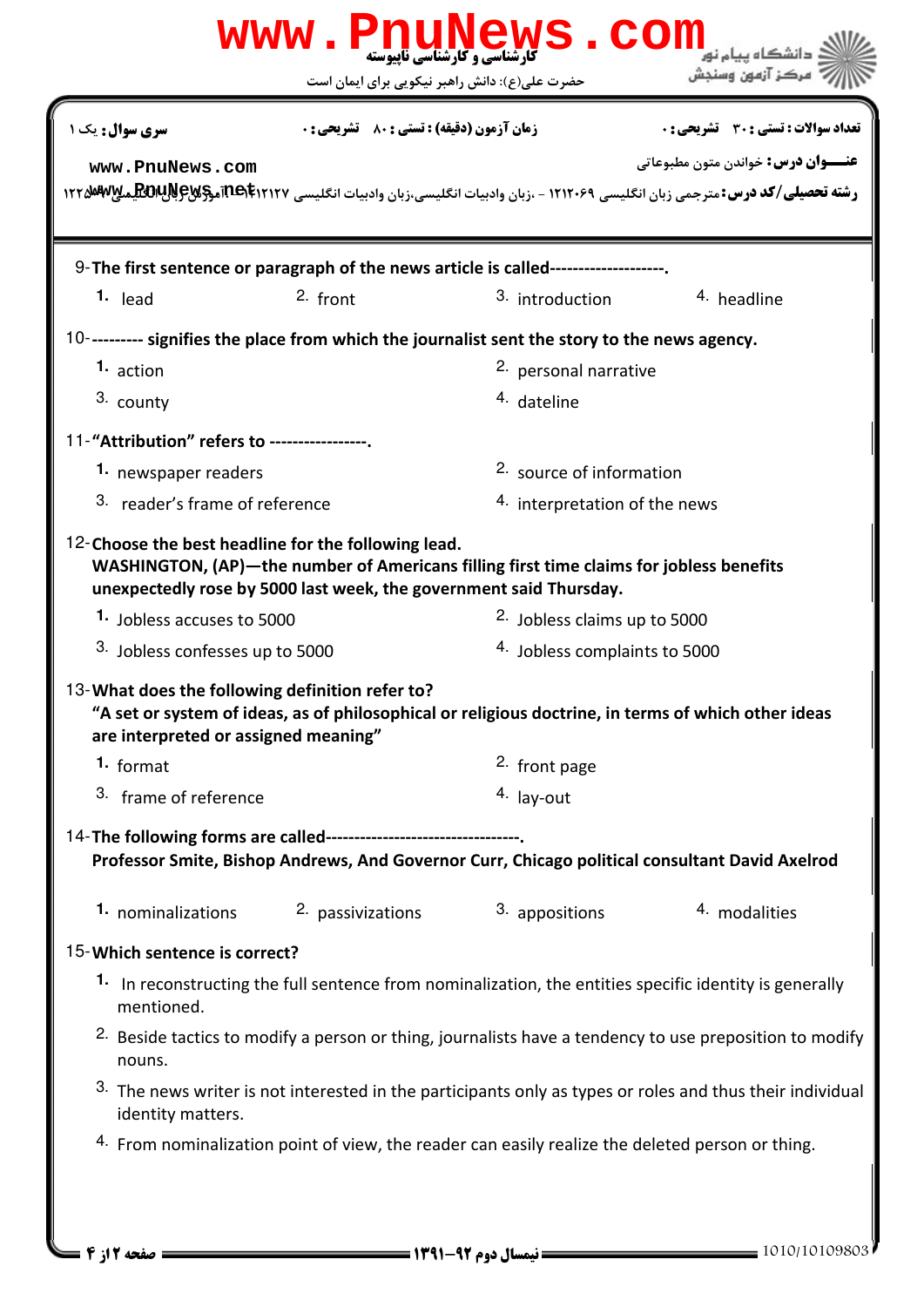|                                                                                                                  |                                                                                                     | WWW.PnuNews.Com                                                                                            | مركز آزمون وسنجش                                                                                                                   |  |  |  |
|------------------------------------------------------------------------------------------------------------------|-----------------------------------------------------------------------------------------------------|------------------------------------------------------------------------------------------------------------|------------------------------------------------------------------------------------------------------------------------------------|--|--|--|
|                                                                                                                  |                                                                                                     | حضرت علی(ع): دانش راهبر نیکویی برای ایمان است                                                              |                                                                                                                                    |  |  |  |
| سری سوال: یک ۱                                                                                                   | <b>زمان آزمون (دقیقه) : تستی : 80 ٪ تشریحی : 0</b>                                                  |                                                                                                            | تعداد سوالات : تستي : 30 ٪ تشريحي : 0                                                                                              |  |  |  |
| www.PnuNews.com                                                                                                  |                                                                                                     |                                                                                                            | <b>عنـــوان درس:</b> خواندن متون مطبوعاتي                                                                                          |  |  |  |
|                                                                                                                  |                                                                                                     |                                                                                                            | رشته تحصیلی/کد درس: مترجمی زبان انگلیسی ۱۲۱۲۰۶۹ - ،زبان وادبیات انگلیسی،زبان وادبیات انگلیسی <b>ECIRP آموECIR بهECIPS</b> های AT۲۵ |  |  |  |
|                                                                                                                  |                                                                                                     |                                                                                                            |                                                                                                                                    |  |  |  |
| 16-In the following headline, a(n) ----------- need not be situated in time.<br>"Wholesale prices up, sales dip" |                                                                                                     |                                                                                                            |                                                                                                                                    |  |  |  |
| 1. apposition                                                                                                    | $2.$ adverbial                                                                                      | 3. passivization                                                                                           | 4. nominalization                                                                                                                  |  |  |  |
| journalists to -----------.                                                                                      |                                                                                                     | 17-Apposition, nominalization, passivization and modifier preposing are commonly employed by               |                                                                                                                                    |  |  |  |
|                                                                                                                  | 1. create special effects                                                                           |                                                                                                            | 2. make their language simple                                                                                                      |  |  |  |
| 3. disregard the news significance                                                                               |                                                                                                     | 4. indicate objectivity and truthfulness                                                                   |                                                                                                                                    |  |  |  |
|                                                                                                                  |                                                                                                     | 18-The general rule for the journalist is using ------------------------ for indirect speech.              |                                                                                                                                    |  |  |  |
| 1. present tense                                                                                                 |                                                                                                     | 2. past perfect tense                                                                                      |                                                                                                                                    |  |  |  |
| 3. present perfect tense                                                                                         |                                                                                                     | 4. past tense                                                                                              |                                                                                                                                    |  |  |  |
| answer.                                                                                                          |                                                                                                     | 19-By opening an article with a(n)---------------- the reader is brought to think, and to take part in the |                                                                                                                                    |  |  |  |
| 1. number as rhetoric                                                                                            |                                                                                                     | <sup>2.</sup> indirect speech                                                                              |                                                                                                                                    |  |  |  |
| 3. direct quote                                                                                                  |                                                                                                     | 4. question                                                                                                |                                                                                                                                    |  |  |  |
| without any human causer.                                                                                        |                                                                                                     | 20----------------- is a subtle technique used by journalists to present human acts as if they happened    |                                                                                                                                    |  |  |  |
| 1. depersonalization                                                                                             |                                                                                                     | 2. passivization                                                                                           |                                                                                                                                    |  |  |  |
| 3. exaggeration                                                                                                  |                                                                                                     | 4. personification                                                                                         |                                                                                                                                    |  |  |  |
| 21-Metaphors are among --------------------- used in journalistic language.                                      |                                                                                                     |                                                                                                            |                                                                                                                                    |  |  |  |
| 1. the unrealistic subjects                                                                                      |                                                                                                     | 2. the urgent instruments                                                                                  |                                                                                                                                    |  |  |  |
| 3. the common tools                                                                                              |                                                                                                     |                                                                                                            | 4. the sharp discourses                                                                                                            |  |  |  |
| 22-An editorial usually begins by stating a(n) ---------------.                                                  |                                                                                                     |                                                                                                            |                                                                                                                                    |  |  |  |
| 1. command                                                                                                       | 2. issue                                                                                            | 3. advice                                                                                                  | 4. plea                                                                                                                            |  |  |  |
|                                                                                                                  | 23-An article in a publication expressing a brief or conclusion is called a(n)--------------------- |                                                                                                            |                                                                                                                                    |  |  |  |
| 1. editorial                                                                                                     | 2. position                                                                                         | 3. action                                                                                                  | 4. opinion                                                                                                                         |  |  |  |
|                                                                                                                  |                                                                                                     |                                                                                                            |                                                                                                                                    |  |  |  |
|                                                                                                                  |                                                                                                     |                                                                                                            |                                                                                                                                    |  |  |  |
|                                                                                                                  |                                                                                                     |                                                                                                            |                                                                                                                                    |  |  |  |